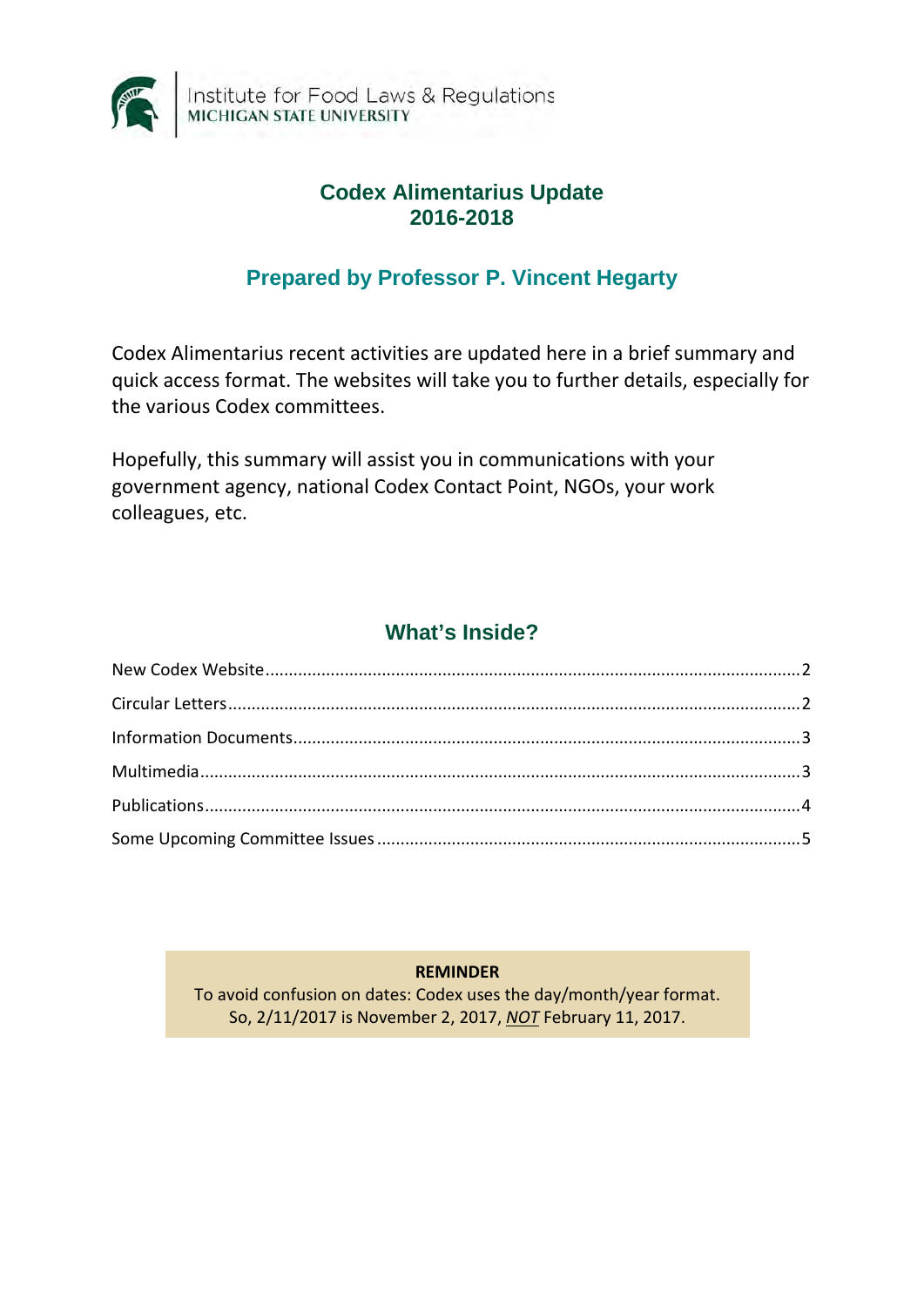

## **New Codex website, as of December, 2017**

[www.fao.org/fao-who-codexalimentarius/en](http://www.fao.org/fao-who-codexalimentarius/en)

## <span id="page-1-0"></span>**Circular Letters**

[www.fao.org/fao-who-codexalimentarius/resources/circular-letters/en/](http://www.fao.org/fao-who-codexalimentarius/resources/circular-letters/en/)

We did not deal with Circular Letters in the Codex Alimentarius Online course. They relate to "work in progress." They could be useful to you now in your work because they deal with:

- Request for information Example: *Request for information and comments on the priority list of substances proposed for evaluation by JECFA* (Issued: 04/18/2018)
- Requests for proposals Example: *Request for proposals for new and/or revision of food additives of the GSFA* (Issued: 04/18/2018)
- Request for comments: Example: *Request for comments on prioritization of work for the codex Committee on Processed Fruits and Vegetables (CCPFV)* (Issued: 03/18/2018)

The list is long on many topics. It is an opportunity to see what is upcoming and maybe important to YOU.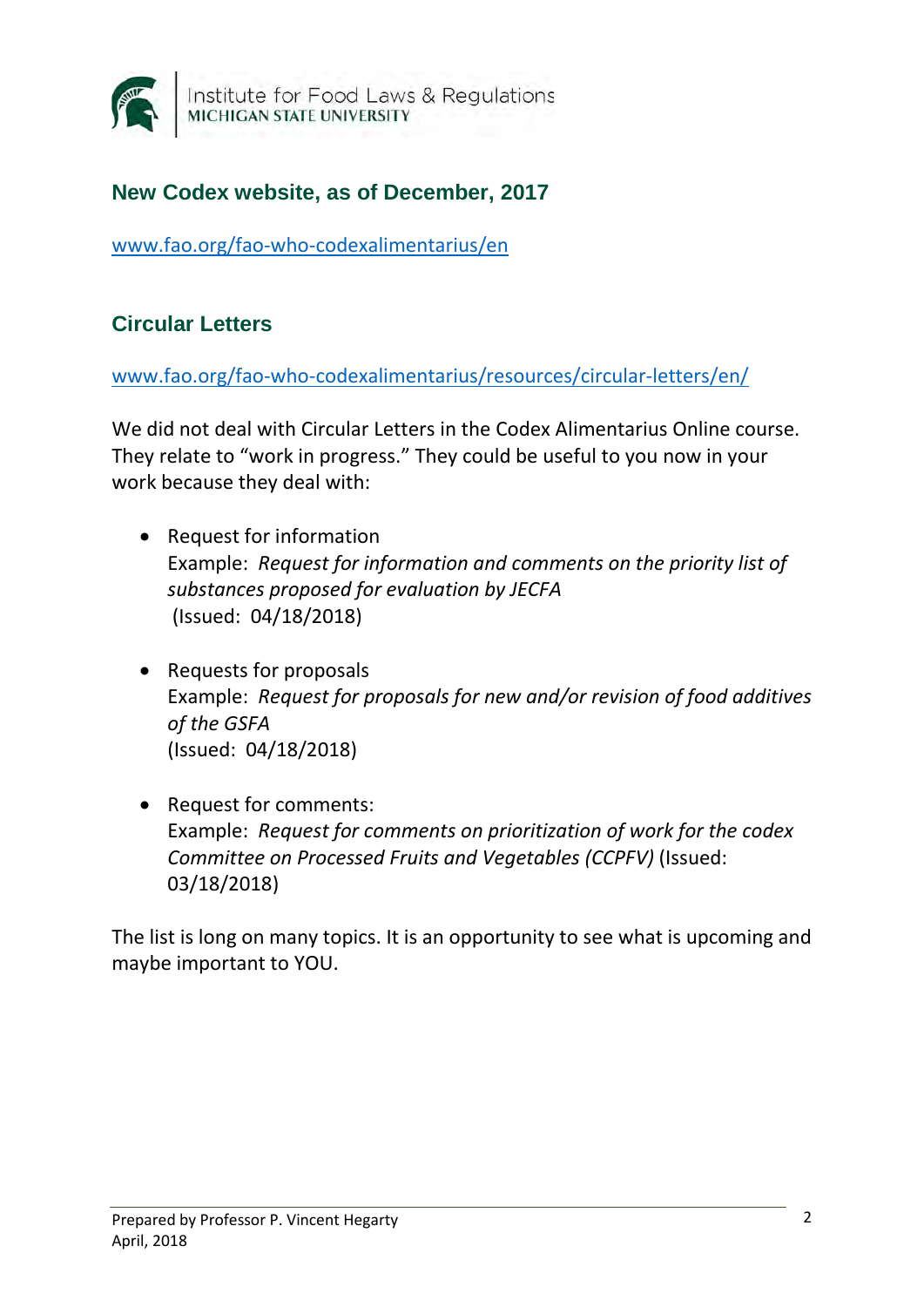

## <span id="page-2-0"></span>**Information Documents**

[www.fao.org/fao-who-codexalimentarius/resources/infodoc/en/](http://www.fao.org/fao-who-codexalimentarius/resources/infodoc/en/)

Four were published in 2017:

- 1) CCMAS: [Practical Examples of Sampling Plans](http://www.fao.org/fileadmin/user_upload/codexalimentarius/committee/docs/INF_CCMAS_ESP_e.pdf)
- 2) CCMAS: [Criteria Approach for Methods Which Use "Sum of](http://www.fao.org/fileadmin/user_upload/codexalimentarius/committee/docs/INF_CCMAS_SOC_e.pdf)  [Components"](http://www.fao.org/fileadmin/user_upload/codexalimentarius/committee/docs/INF_CCMAS_SOC_e.pdf)
- 3) CCFH: [Process by Which the Codex on Nutrition Labelling Committee on](http://www.fao.org/fileadmin/user_upload/codexalimentarius/committee/docs/INF_CCFH_e.pdf)  [Food Hygiene \(CCFH\) Will Undertake Its Work](http://www.fao.org/fileadmin/user_upload/codexalimentarius/committee/docs/INF_CCFH_e.pdf)
- 4) CCNFSDU: [Derivation of NRVs for Labelling Purposes in the Guideline on](http://www.fao.org/fileadmin/user_upload/codexalimentarius/committee/docs/INF_CCNFSDU_e.pdf)  [Nutrition Labelling \(CXG 2-1985\)](http://www.fao.org/fileadmin/user_upload/codexalimentarius/committee/docs/INF_CCNFSDU_e.pdf)

#### <span id="page-2-1"></span>**Multimedia**

A number of short video clips on various aspects of the work Codex Alimentarius does is at this [site.](http://www.fao.org/fao-who-codexalimentarius/resources/multimedia/video-audio/pt)

Many of these clips were published very recently. Interesting is the approximately 5 minutes clip entitled: *[Why Countries Need to Learn About](https://www.youtube.com/watch?v=T4JoRWku43c)  [Codex Online Tools](https://www.youtube.com/watch?v=T4JoRWku43c)* (this link takes you directly to the YouTube video; or you can access it through the [Codex multimedia site,](http://www.fao.org/fao-who-codexalimentarius/resources/multimedia/video-audio/pt) it is the third clip on the list.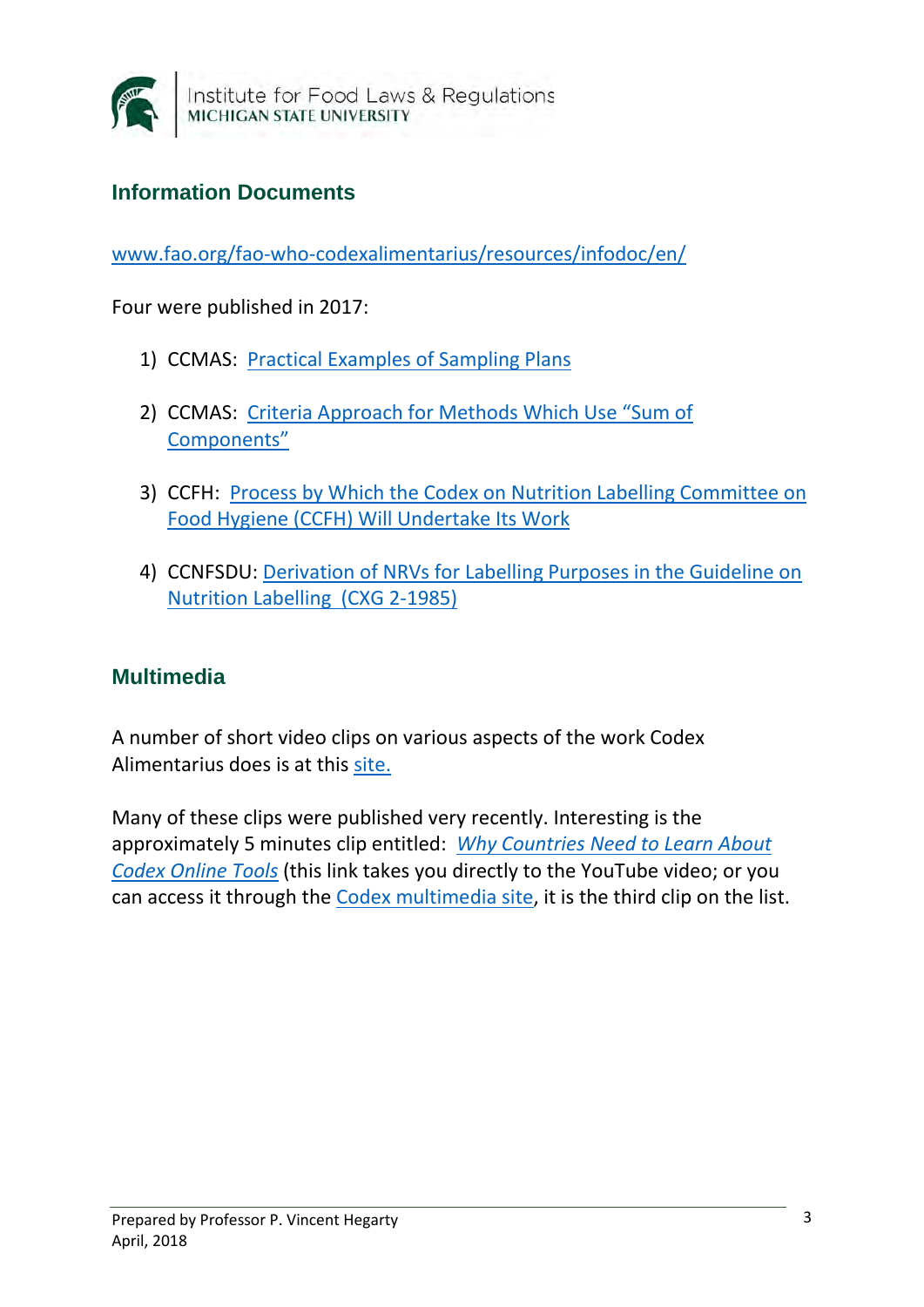

# <span id="page-3-0"></span>**Publications**

- *[Understanding Codex](http://www.fao.org/publications/card/en/c/b347559e-906b-4bff-a575-346d48c0cd12)* (2015[\)](http://www.fao.org/3/a-i5863e.pdf)
- *[Risk Communication Applied to Food Safety](http://www.fao.org/3/a-i5863e.pdf)* (2016)
- *[Risk Based Import Food Control](http://www.fao.org/3/a-i5381e.pdf)* Manual (2016)
- *[Applications of Whole Genome Sequencing in Food Safety Management](http://www.fao.org/3/a-i5619e.pdf)*  (2016)
- *[Enhancing Early Warning Capabilities and Capacities for Food Safety](http://www.fao.org/3/a-i5168e.pdf)*  (2016)
- *[INFOSAN Activity Report](http://www.fao.org/3/a-i5898e.pdf) (2014/2015)*
- *[Compendium of Food Additive Specification](http://www.fao.org/3/a-i5080e.pdf)* (2015)
- *[The Science of Food Standards](http://www.fao.org/3/a-i7521e.pdf)* (2017)
- *[Trade and Food Standards](http://www.fao.org/3/a-i7407e.PDF)* (2017)
- *[Analytical Food Composition](http://www.fao.org/3/a-i5399e.pdf)* Database (2016)
- *[Street Food in Urban Ghana](http://www.fao.org/3/a-i5804e.pdf)* (2016)
- *[Understanding Acrylamide](http://www.fao.org/fao-who-codexalimentarius/news-and-events/news-details/en/c/469042)* (2017)
- *[Toxicity Equivalency Factors for Marine Biotoxins Associated With](http://www.fao.org/3/a-i5970e.pdf)  [Bivalve Molluscs](http://www.fao.org/3/a-i5970e.pdf)* (2016)
- *[Selection and Application of Methods for the Detection and Enumeration](http://www.fao.org/3/a-i5982e.pdf)  [of Human Pathogenic Halophilic Vibrio spp](http://www.fao.org/3/a-i5982e.pdf) in Seafood* (2016)
- *[Microbiological Safety of Lipid-based Ready-to-Use Foods for](http://www.fao.org/3/a-i5347e.pdf)  [Management of Moderate Acute Malnutrition and Severe Acute](http://www.fao.org/3/a-i5347e.pdf)  [Malnutrition](http://www.fao.org/3/a-i5347e.pdf)* (2016)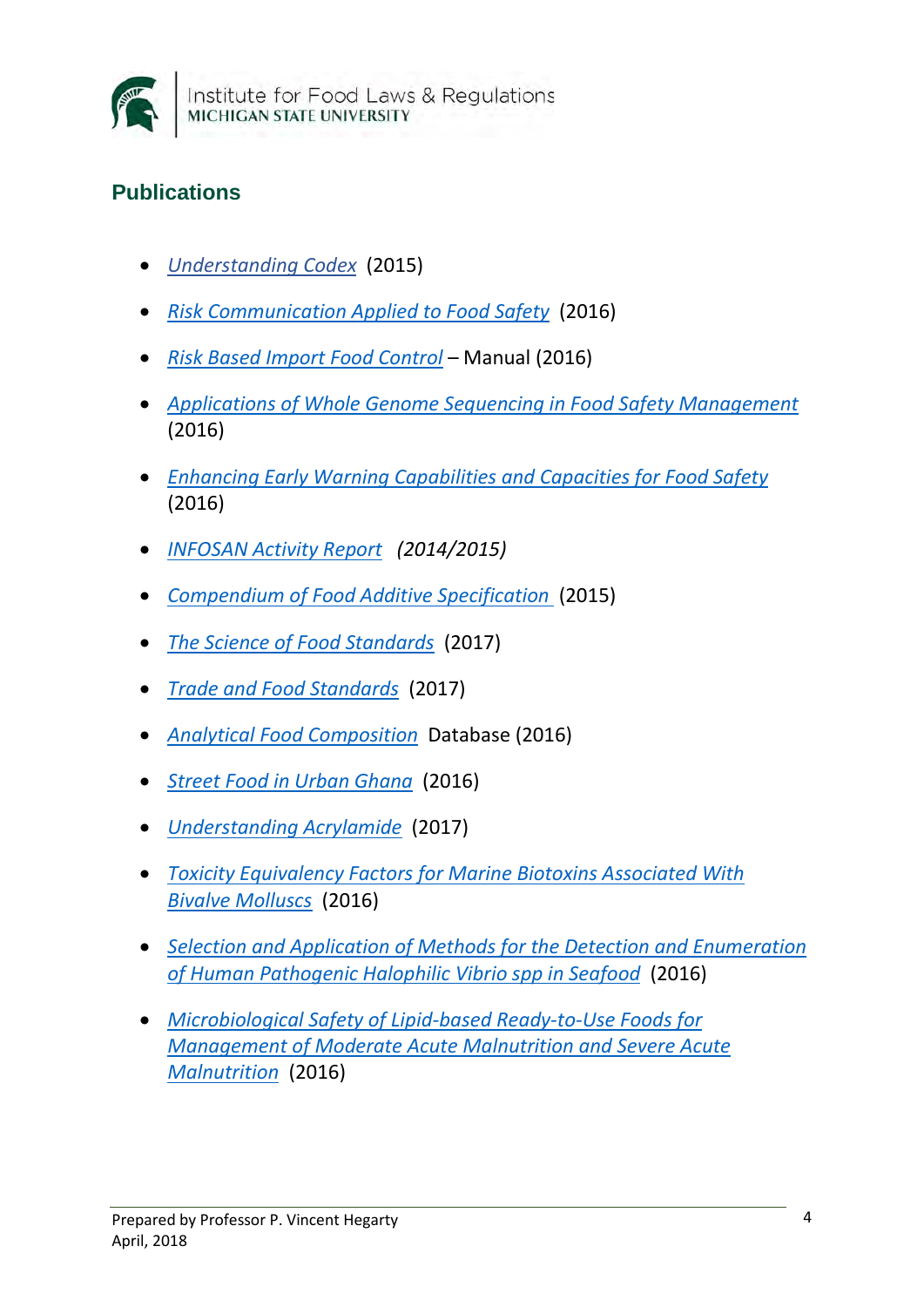

Institute for Food Laws & Regulations<br>MICHIGAN STATE UNIVERSITY

#### <span id="page-4-0"></span>**Some Upcoming Committee Issues**

The following issues are at Step 5/8 or at Step 8 and were sent by the Codex Committees listed below for approval at the CAC 41 meeting in Rome, Italy. July 2-6, 2018

Click on the hyperlink for each Codex Committee. On the left-hand side --- Click on "Related Meetings" on each of the following websites. Then click on "Report" for the latest meeting:

| <b>General Subject Committees</b> |                                                                                                                                                                                                                                                                                                                                                                                                |  |
|-----------------------------------|------------------------------------------------------------------------------------------------------------------------------------------------------------------------------------------------------------------------------------------------------------------------------------------------------------------------------------------------------------------------------------------------|--|
| <b>CCFA</b>                       | Latest meeting: CCFA 50<br>The following 3 topics are at Step 5/8:<br>Proposed draft Specifications for the Identity and Purity of Food<br><b>Additives</b><br>Draft and proposed draft food-additive provisions of the General<br><b>Standard for Food Additives (GSFA)</b><br>Proposed draft revision of the Class Names and the International<br><b>Numbering System for Food Additives</b> |  |
| <b>CCCF</b>                       | Latest meeting: CCCF 12<br>The following 4 topics are at Step 5/8:<br>MLs for Lead in selected commodities<br>MLs for Cadmium in chocolate<br>MLs for tuna, alfonsino, marlin and shark; and the GLs for<br>methylmercury in predatory and non-predatory fish<br>COP for the prevention and reduction of dioxin, dioxin-like PCBs and<br>non-dioxin-like PCB contamination in food and feed.   |  |
| <b>CCFICS</b>                     | Latest meeting: CCFICS 23<br>At Step 8:<br>Draft Principles and guidelines for monitoring the performance of<br>national food control systems                                                                                                                                                                                                                                                  |  |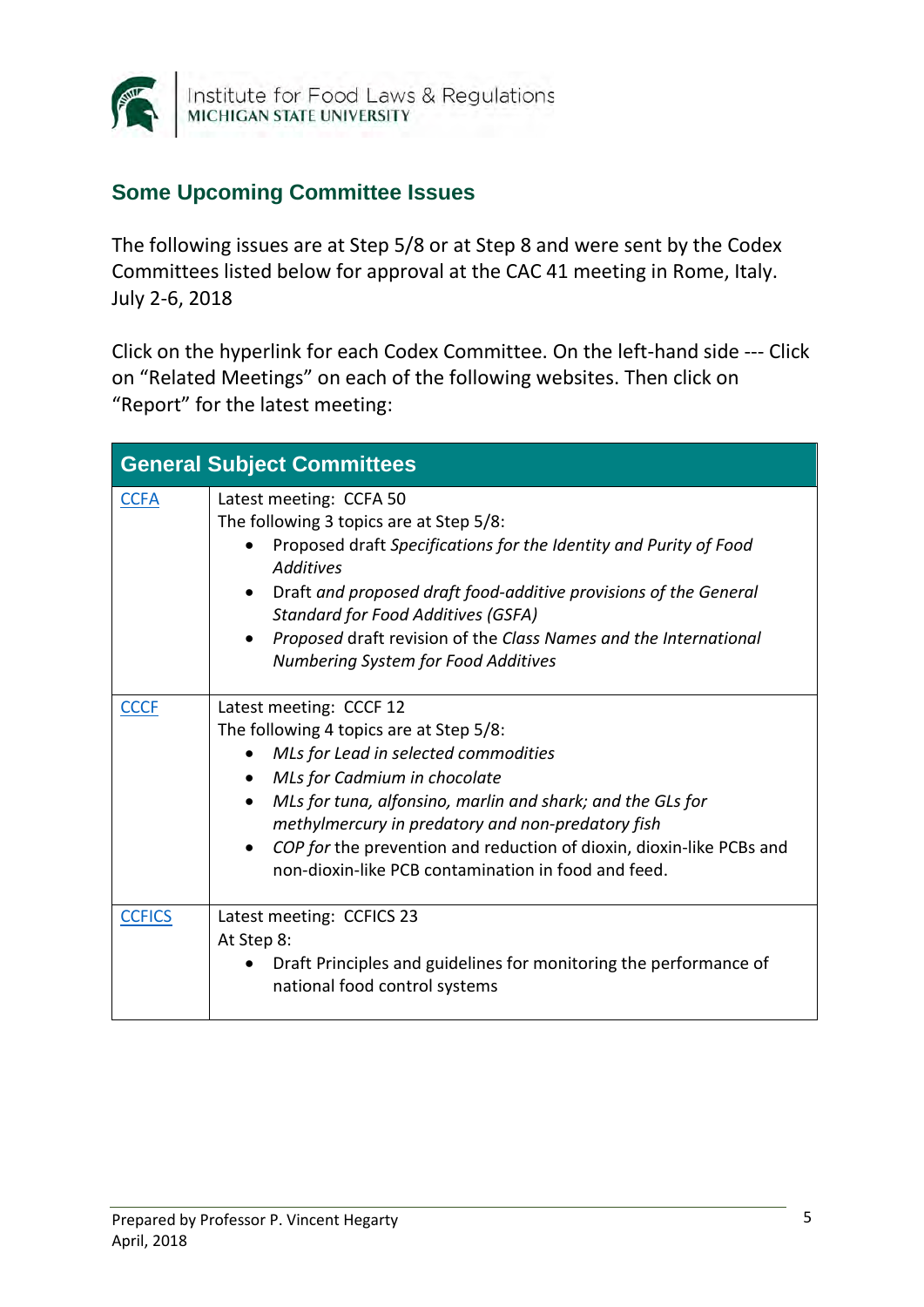

|               | <b>General Subject Committees (continued)</b>                               |
|---------------|-----------------------------------------------------------------------------|
| <b>CCPR</b>   | Latest meeting: CCPR 49                                                     |
|               | At Step 8:                                                                  |
|               | Draft Guidelines on Performance Criteria for Methods of Analysis for        |
|               | the determination of Pesticide Residues.                                    |
|               | At Step $5/8$ :                                                             |
|               | Proposed draft and draft MRLs for different combinations of                 |
|               | pesticide/commodity(ies) proposed for adoption by CCPR 49                   |
|               | At Step 5/8                                                                 |
|               | Proposed draft and draft revision of the Classification of Food and         |
|               | Feed: Vegetable Commodity Groups                                            |
| <b>CCFL</b>   | Latest meeting: CCFL 44                                                     |
|               | At Step 8:                                                                  |
|               | Draft Revision of the General Standard for the Labelling of                 |
|               | Prepackaged Foods: date marking                                             |
|               |                                                                             |
| <b>CCFH</b>   | Latest meeting: CCFH 49                                                     |
|               | At Step 5/8:                                                                |
|               | Proposed Draft Revision of the Code of Practice for Fish and Fishery        |
|               | Products (CXC 52-2003)                                                      |
|               | Guidance for histamine control                                              |
|               |                                                                             |
| <b>CCRVDF</b> | Latest meeting: CCRVDF 23                                                   |
|               | At Step 5/8:                                                                |
|               | Proposed draft MRLs for: lasalocid sodium (chicken, turkey, quail and       |
|               | pheasant kidney, liver, muscle, skin+fat) and for iver (cattle fat, kidney, |
|               | liver, muscle) and for teflubenzuron (salmon fillet, muscle)                |
|               |                                                                             |

There were NO issues at Step 5/8 or at Step 8 at the latest meetings of CCMAS 38 and CCNFSDU 39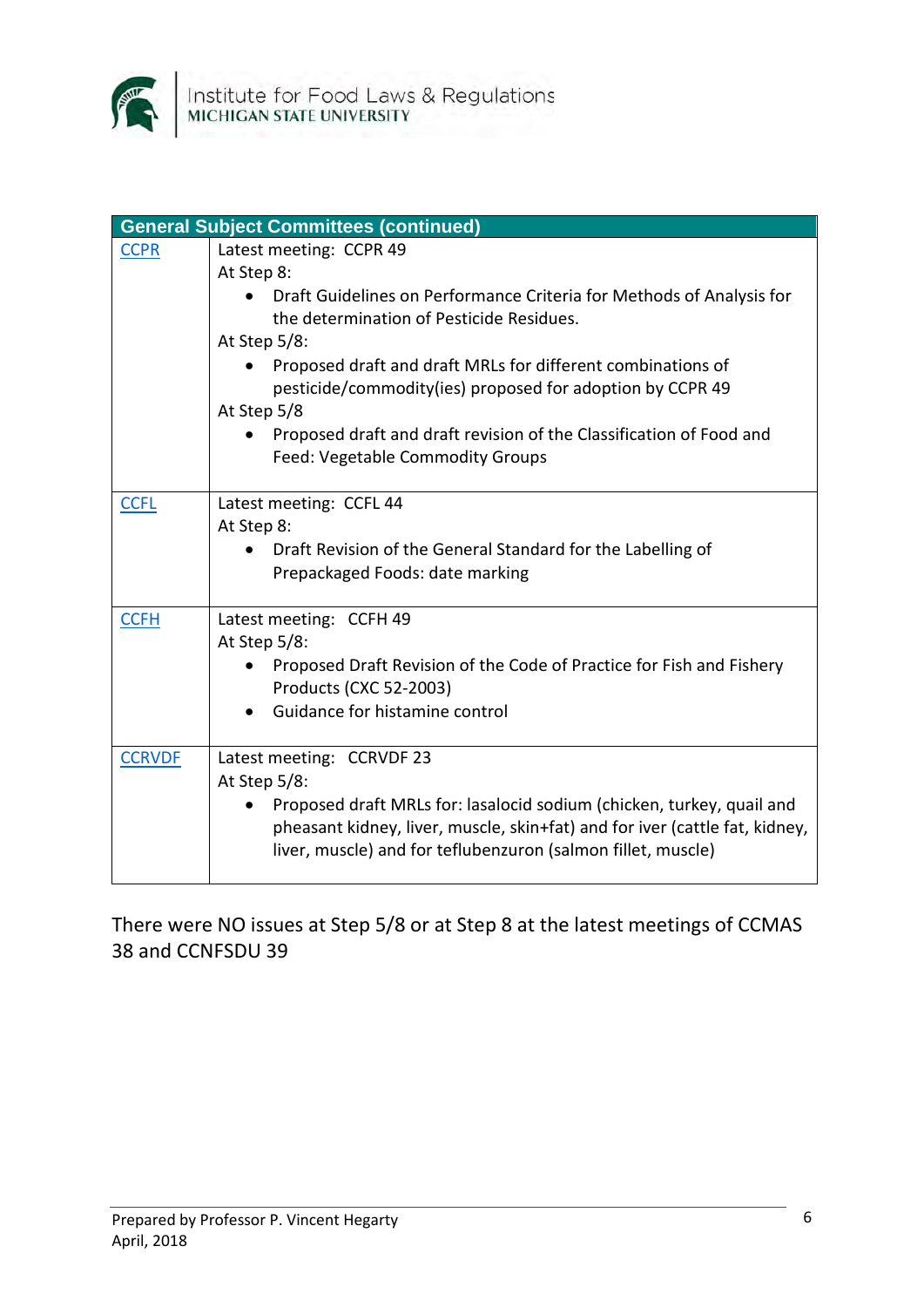

| <b>Commodity Committees</b> |                                                                                                                                                                                                                                                                                                                                                                                                     |  |
|-----------------------------|-----------------------------------------------------------------------------------------------------------------------------------------------------------------------------------------------------------------------------------------------------------------------------------------------------------------------------------------------------------------------------------------------------|--|
| <b>CCSCH</b>                | Latest meeting: CCSCH 3<br>At Step 5/8:<br>Draft standard for Cumin<br>Draft standard for Thyme<br>At Step 5/8:<br>Proposed draft standard for black, White and Green Pepper                                                                                                                                                                                                                        |  |
| <b>CCPFV</b>                | Latest meeting: CCPVF 28<br>At Step 5/8:<br>Annex on Canned Pineapples (for inclusion in the Standard for Certain<br>$\bullet$<br>Canned Fruits)<br>• Annexes for Certain Quick Frozen Vegetables (for inclusion in the<br><b>Standard fopr Quick Frozen Vegetables)</b>                                                                                                                            |  |
| <b>CCFO</b>                 | Latest meeting: CCFO 25<br>At Step 8:<br>Draft standard for Fish Oils<br>At Step 5/8:<br>Proposed draft revision to the Standard for Olive Oils and olive<br>Pomace Oils (CODEX STAN 33-1981). Revision of the limits of<br>campesterol<br>Proposed draft revision to the Standard for Named Vegetable Oils<br>$\bullet$<br>(CODEX STAN 210-1999): Revision of Quality Parameters for peanut<br>Oil |  |
| <b>CCFFV</b>                | Latest meeting: CCFFV 20<br>At Step 8:<br>Draft Standard for Aubergines                                                                                                                                                                                                                                                                                                                             |  |